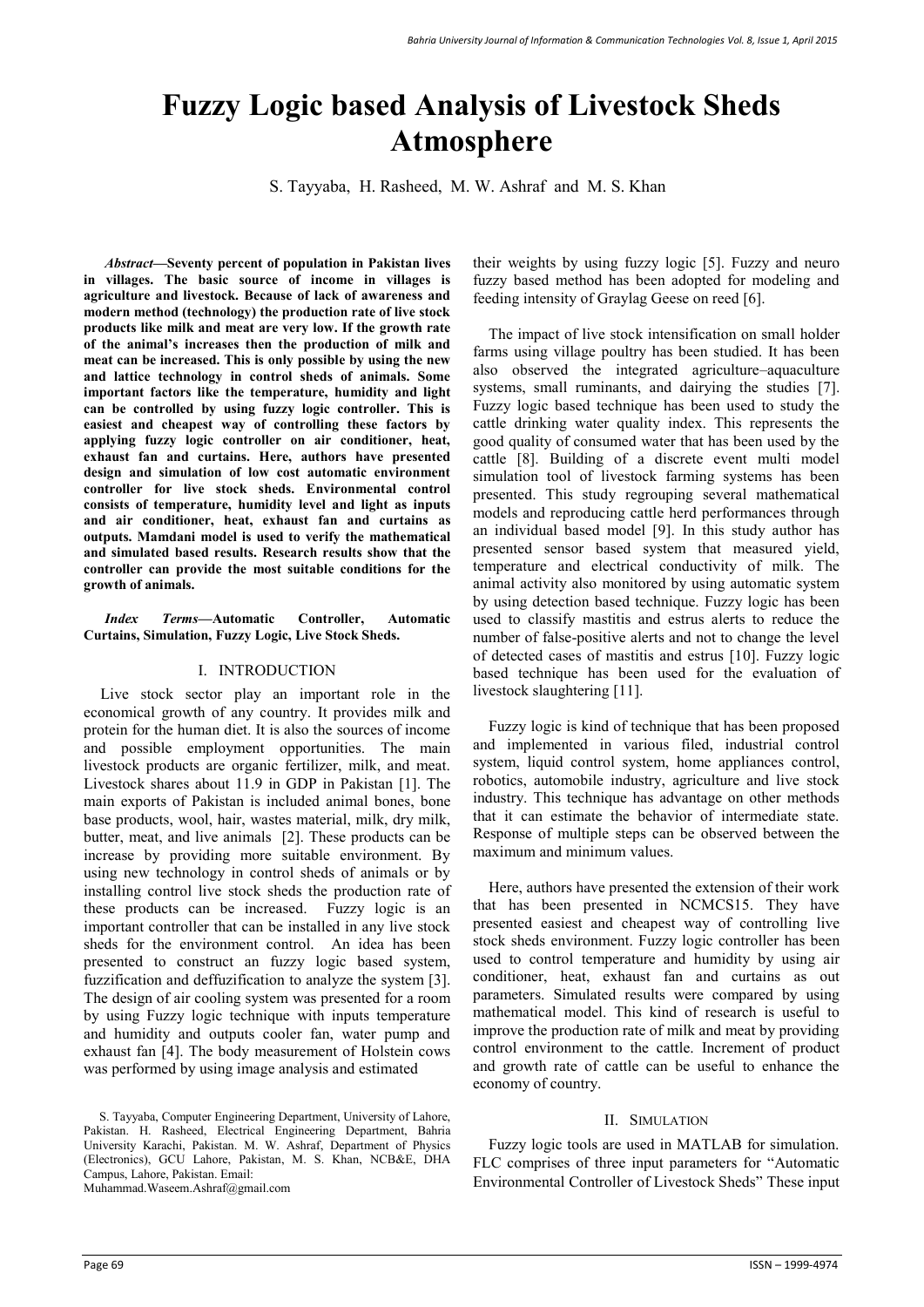parameters are Temperature (T), Humidity (H) and Light (L). Each input variable is labeled by a set of three fuzzy characteristics sets as follow:

 $T$  (Temperature) = {Low, Medium, Normal} = {L, M, N}

H (Humidity) = {Less, Normal, High} = {L, N, H}  $L$  (Light) = {Dim, Normal, Intense}

Similarly, the four outputs variables Heater, Air Conditioner, Exhaust and Curtain can also be written as a set of three fuzzy sets values as:

Heater (H) = {Low, Medium, High} = {L, M, H} Air Conditioner (A) = {Low, Medium, High} = {L, M, H}

Exhaust  $(E) = \{Low, Medium, High\} = \{L, M, H\}$ 

Curtain(C) =  ${Low, Medium, High} = {L, M, H}$ 

We use 27 fuzzy rules for FIS by using " $X<sup>n</sup>$ " formula, Where  $X$  is number of fuzzy sets and n is number of inputs. FLC is comprises of three inputs with three membership functions and four outputs also with three membership functions. Fig. 1 shows three input variables: Temperature, Humidity, Light and Heater, Air Conditioner, Exhaust and Curtain as outputs.



Fig. 1. Fuzzy logic based control system

Fig. 2, Fig. 3 and Fig. 4 show membership functions of input variables. Membership functions can be chosen according to real values of input membership functions and output membership functions but here we use ranges from 0 to100% for the inputs and outputs both. To implement Fuzzy Logic Controller (FLC), Fuzzy Logic Inferring (FIS) has been used.



Fig. 2. MFs graph for Input Variable "Temprature"





The Fig. 5, Fig. 6, Fig. 7 and Fig. 8 show the membership functions of outputs.



Fig. 5. Graphs of MFs for the Output Variable "Air Conditioner"



Fig. 6. Graphs of MFs for the Output Variable "Heater"





Fig. 8. Graphs of MFs for the Output Variable "Curtain"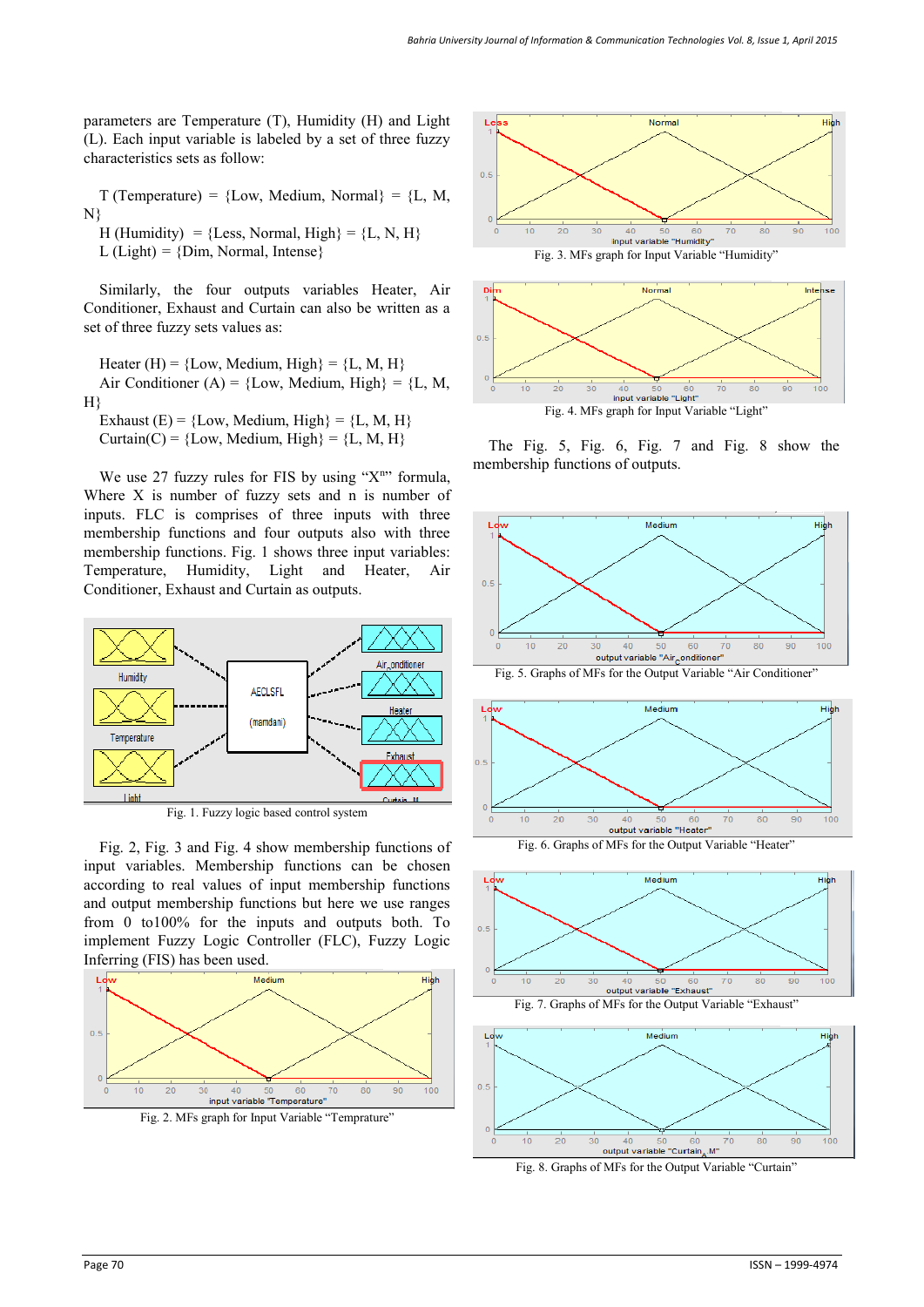The membership functions input variables and output variables with their ranges are shown in Table I. Here, ranges of membership functions are used as follows:

MF1 range is 0-50 MF2 range is 0-100 MF3 range is 50-100

| <b>TABLE I</b> | Inputs and outputs MFs with their ranges |
|----------------|------------------------------------------|
|----------------|------------------------------------------|

|                     | MFs Ranges Temperature Humidity Light              |                |         | AirConfidence House |                               | "Fehmer | Cortain |
|---------------------|----------------------------------------------------|----------------|---------|---------------------|-------------------------------|---------|---------|
|                     | MF1   0-50%   Low(L)                               | Lessle) Dan(D) |         | Low(1)              | Low(L)                        | Lew(L)  | Lew(L)  |
|                     | MF2 0-100% Medium/M: Normal/N: Normal/N: Medium/M: |                |         |                     | Medium(M) Medium(M) Medium/M) |         |         |
| MF3 50-100% High(H) |                                                    | High(H)        | High(H) | High(H)             | High(H)                       | High(H) | 图面图     |

Twenty Seven (27) fuzzy logic rules were used for fuzzy logic control that is further preceded in MATLAB editor.

The observations are shown in Table II. This table shows the observation using "If" and "THEN" condition.

| 17 D D D T              |                               |                               | Comomation of inputs and outputs |                         |                             |                         |  |
|-------------------------|-------------------------------|-------------------------------|----------------------------------|-------------------------|-----------------------------|-------------------------|--|
| Temperature Humidity    |                               |                               | Light Air Conditioner            | Heater                  | Lyhaust                     | Curtain                 |  |
|                         | Le                            | Ð                             |                                  | M                       |                             | 昌                       |  |
|                         | $\frac{L\epsilon}{L\epsilon}$ | $\frac{1}{2}$                 | $\frac{1}{L}$                    |                         | $\frac{L}{L}$               |                         |  |
| $\frac{L}{L}$           |                               |                               |                                  | $\overline{\mathbf{M}}$ |                             | Ë                       |  |
| τ                       | $\overline{\mathbf{N}}$       |                               | L                                | $\overline{M}$          | $\overline{M}$              | $\overline{H}$          |  |
| $\frac{L}{L}$           | N<br>N                        |                               | È                                | м                       | $\overline{\mathbf{M}}$     | Ñ<br>L                  |  |
|                         |                               |                               |                                  | Χï                      | x                           |                         |  |
|                         | $\overline{\mathbf{H}}$       | Б                             | ĩ                                | $_{\rm H}$              | H                           | $\overline{H}$          |  |
| L                       | $_{\rm H}$                    | Ň                             | ī                                | H                       | H                           | $\overline{\mathbf{M}}$ |  |
| L                       | н                             |                               | Ł                                |                         |                             | τ                       |  |
| $\overline{\mathbf{M}}$ | Le                            | $\frac{1}{D}$                 | $\overline{\mathbf{M}}$          | $\frac{H}{L}$           | $\frac{\text{H}}{\text{L}}$ | $_{\rm H}$              |  |
| M                       | Le                            | Ñ                             | M                                | Ë                       | τ                           | M                       |  |
| $\overline{M}$          | Le                            | T                             | M                                | L                       | τ                           | Г                       |  |
| M                       | $\overline{\mathcal{N}}$      | õ                             | M                                | ī                       | $\overline{M}$              | $\overline{\mathbf{H}}$ |  |
| M                       | Ñ                             | N                             | M                                | L                       | M                           | $\overline{M}$          |  |
| M                       | $\overline{\mathbb{N}}$       | T                             | $_{\rm M}$                       | τ                       | M                           | ĩ.                      |  |
| $\overline{M}$          | $\overline{\mathbf{H}}$       | $\overline{D}$                | M                                | $\overline{\mathbf{M}}$ | H                           | $\overline{H}$          |  |
| M                       | Ħ                             | N                             | M                                | M                       | H                           | M                       |  |
| $\overline{M}$          | $\overline{\mathbf{H}}$       | Г                             | м                                | M                       | $\overline{H}$              | Έ                       |  |
| Ħ                       | Le                            | Б                             | Ħ                                | ï.                      | $\frac{1}{L}$               | Ħ                       |  |
| H<br>H                  |                               | ř                             | W                                | 工工工                     |                             | $\frac{M}{L}$           |  |
|                         | Le<br>Le                      |                               | îî                               |                         |                             |                         |  |
| H                       | Ñ                             | ъ                             | W                                |                         |                             | Ĥ                       |  |
| $\overline{H}$          | Ñ                             | $\frac{\overline{N}}{\Gamma}$ | H                                | Ť                       | $\overline{\mathbf{M}}$     | $\overline{\mathbf{M}}$ |  |
| $\overline{H}$          | $\overline{\mathbf{x}}$       |                               | H                                | τ                       | M                           | ť                       |  |
| H                       | H                             | Ð                             | H                                |                         | $_{\rm H}$                  | н                       |  |
| H                       | $\overline{\mathbf{H}}$       | $\overline{\mathbf{x}}$       | ΉÏ                               | $\frac{1}{L}$           | $_{\rm H}$                  | Ŵ                       |  |
| $\overline{\mathbf{H}}$ | π                             | ĭ                             | π                                |                         | п                           | Ľ                       |  |

TABLE II Combination of inputs and outputs

A rules viewer graph is shown in Fig. 9 that indicates 27 rules. It has been observed that the values of inputs like humidity, temperature and light are 41.5, 24.5 and 71.3 respectively. The value of outputs like air conditioner, heater, exhaust and automatic curtains are 34.3, 65.1, 49 and 46.2 respectively.



Fig. 9. Rules viewer with 27 rules

Surface viewer graph with various inputs and outputs are shown in Fig. 10, Fig. 11 and Fig. 12.



Fig. 10. Relationship among humidity, temperature and air conditioner

This shows that temperature is low, humidity is high then the air conditioner should be low.



Fig. 11. Relationship among humidity, temperature and heater

This shows that if temperature is low and humidity is high, then the heater must be at high level.



Fig. 12. Relationship between inputs electric motor, tube well and area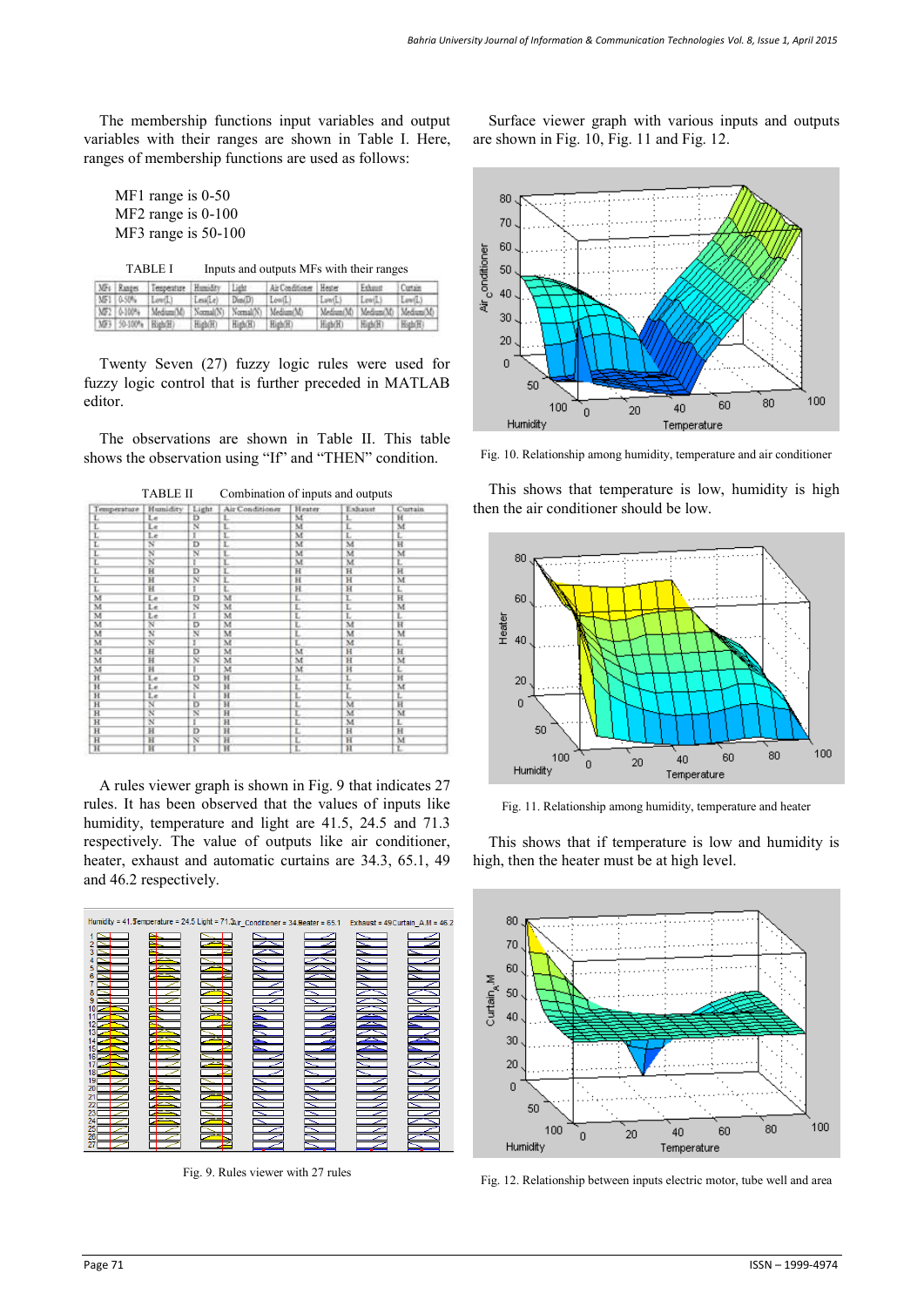This shows that for low Humidity and medium Temperature, Curtain should be at high level.

## III. MATHEMATICAL CALCULATION

For mathematical calculation we have designed the algorithm based on fuzzy logic controller with the % age value of the input and output parameters. These values are:

Temperature= 24.5 Humidity= 41.5  $Light = 71.3$ Air Conditioner= 34 Heater =  $65.1$ Exhaust= 49 Curtain  $= 46.2$ 

The value of the Temperature (24.5) lies in region 1 as shown in the Fig. 13. Membership functions for region 1 are Low (L ) and Medium (M ). The MFs mf1 and mf2 for these values are:

```
mfl = 50 - 24.5/50 = 0.51mf2 = 1 - mf1 = 1 - 0.51 = 0.49
```


Fig. 13. MFs for temperature

For Humidity (41.5) values lies in the region 1 as shown in the Fig. 14. Membership functions for region 1 are Less (Le) and Normal (N). The MFs mf3 mf4 for these values are:

 $mf3 = 50 - 41.5/50 = 0.17$  $mf4 = 1 - mf3 = 1 - 0.17 = 0.83$ 



Fig. 14. MFs for humidity

For Light (71.3) value lies in region as shown in fig. 11. Membership functions for region 2 are Normal (N) and Intense (I). The MFs mf5 and mf6 for these values are:

 $mf5 = 100 - 71.3/50 = 0.574$  $mf6 = 1 - mf5 = 1 - 0.574 = 0.426$ 



Fig. 15. MFs for light

The rules for fuzzy logic controller were selected according to value of input parameters like Temperature = 24.5, Humidity = 41.5, Light = 71.3. These are listed in Table III.

TABLE III Eight selected rules according to input parameters

| Rules          | Temperature | Hunidity Light |   | Air Conditioner | Heater | Exhaust   Curtain |   |
|----------------|-------------|----------------|---|-----------------|--------|-------------------|---|
| R <sub>1</sub> |             | Le             | N |                 | М      |                   | M |
| R <sub>2</sub> |             | Le             |   |                 | M      |                   |   |
| $R_3$          |             |                | N |                 | М      | M                 | M |
| R <sub>4</sub> |             |                |   |                 | M      | M                 |   |
| R <sub>5</sub> | M           | Le             | N | M               |        |                   | M |
| $R_6$          | M           | Le             |   | M               |        |                   |   |
| $R_7$          | M           |                | N | M               |        | M                 | M |
| $R_8$          | M           |                |   | M               |        | M                 |   |
|                |             |                |   |                 |        |                   |   |

Membership functions related rule is given in Table IV.

TABLE IV MFs related to each Rule

| Rule No.       | Membership Function                                       |
|----------------|-----------------------------------------------------------|
| R1             | $\text{mfi} \wedge \text{mfs} \wedge \text{mfs}$          |
| R2             | $\text{mf}_1 \wedge \text{mf}_3 \wedge \text{mf}_6$       |
| R3             | $\text{mf}_1 \wedge \text{mf}_4 \wedge \text{mf}_5$       |
| R4             | $\text{mf}_1 \wedge \text{mf}_4 \wedge \text{mf}_6$       |
| R5             | $mf_2 \wedge mf_3 \wedge mf_5$                            |
| R6             | $\mathrm{mf}_2 \wedge \mathrm{mf}_3 \wedge \mathrm{mf}_6$ |
| $\mathbf{R}_7$ | $\mathrm{mf}_2 \wedge \mathrm{mf}_4 \wedge \mathrm{mf}_5$ |
| Rs             | $\mathrm{mf}_2 \wedge \mathrm{mf}_4 \wedge \mathrm{mf}_6$ |

Mamdani's model has been used for calculation of crisp value for fuzzy logic controller. Fuzzy logic based adopted control system has been proposed for automatic electrical control sheds. This system contains FLC with temperature, humidity and light as input parameters. The heater, air conditioner, exhaust and curtains are considered as output parameters. Mamdani's model is used for this system and results for this model are discussed here. The values of inputs and output for fuzzy logic controller of this design are temperature= 24.5, humidity = 41.5, light = 71.3, air conditioner = 34, exhaust fan  $= 49$ , heater  $= 65.1$  and moveable auto curtains  $= 46.2$ .

For inference engine three MFs has been used for each rule. Table V consists of membership functions corresponding to each rule. As AND logic has been used so membership function with smallest value is selected for